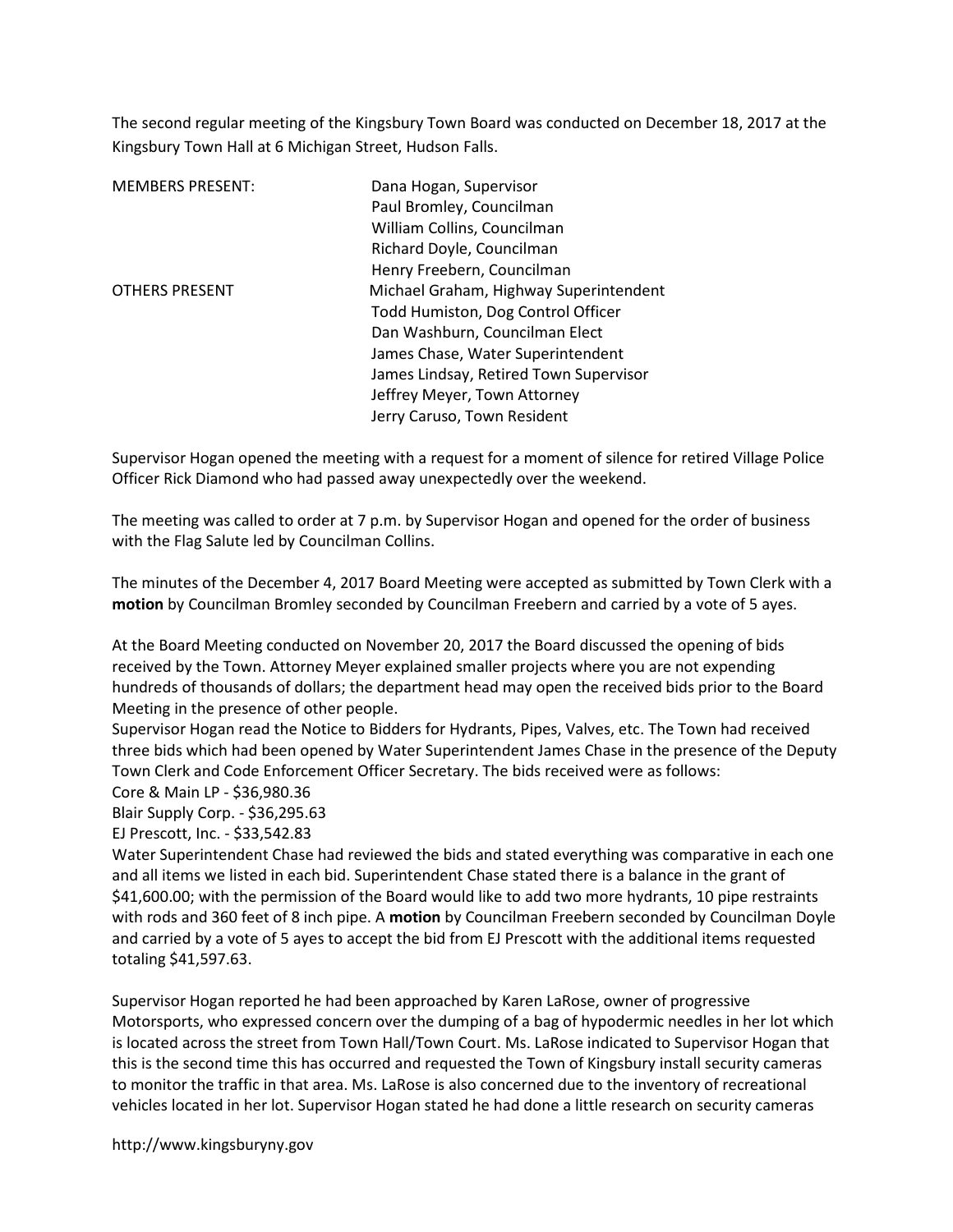and had seen the security cameras at Michael's Garage.A discussion followed. Councilman Bromley commented there was money available through the Justice Court Assistance Program. Attorney Meyer commented there was a law passed in New York State in September and you cannot video tape on other people's property; therefore the Town could not install security cameras to monitor the lot owned by Progressive Motorsports. Supervisor Hogan will check with Justice Michael Keenan in regard to applying for a grant for the installation of security cameras for Town property. Councilman Bromley commented the infra-structure is inside the building for the installation of internal security.

Supervisor Hogan opened a discussion about the intent of Cypress Creek Renewables to construct a solar energy system at 40 Aviator Way. The Board discussed Local Law No. 1 of 2014 which permits the real property tax exemptions for qualified solar and wind energy structures. Councilman Doyle suggested the Board continue the discussion in January when the newly elected Councilman Dan Washburn and William Haessly were present. Supervisor Hogan suggested it be the second Board Meeting of the month when Attorney Jeffrey Meyer would also be present.

A motion by Councilman Freebern seconded by Councilman Bromley and carried by a vote of 5 ayes for the following:

# RESOLUTION OF THE GOVERNING BODY OF THE Town of Kingsbury RATIFYING AN AGREEMENT FOR ADVANCE PAYMENT AND AUTHORIZING Dana Hogan TO EXECUTE CLOSING PAPERS ON BEHALF OF Town of Kingsbury

WHEREAS, the State of New York has taken or is in the process of taking a portion of the land owned by the Town of Kingsbury through the process of eminent domain for the purpose of improving Main Street;

WHEREAS, the State has offered to pay the Town of Kingsbury the sum of \$450.00 for a portion of the Town of Kingsbury's property along Main Street as depicted on Map(s) 48, as Parcel(s) 52;

WHEREAS, an agreement to accept said money (an Agreement for Advance Payment) has been signed on behalf of the Town of Kingsbury by Dana Hogan.

WHEREAS, the Town Board of the Town of Kingsbury is the governing body of the Town of Kingsbury; and

WHEREAS, the Town Board is meeting on this 18<sup>th</sup> day of December 2017, after proper notice to consider this matter; and

WHEREAS, the Town of Kingsbury wishes to ratify the Agreement for Advance Payment and to appoint Dana Hogan as Kingsbury Supervisor, as the person to execute closing Papers on behalf of the Town of Kingsbury;

### IT IS, UPON MOTION DULY MADE AND SECONDED, RESOLVED ON THIS 18TH DAY OF DECEMBER 2017;

THAT, the Agreement for Advance Payment is hereby accepted and ratified;

THAT, Dana Hogan is hereby designated as the person to execute any and all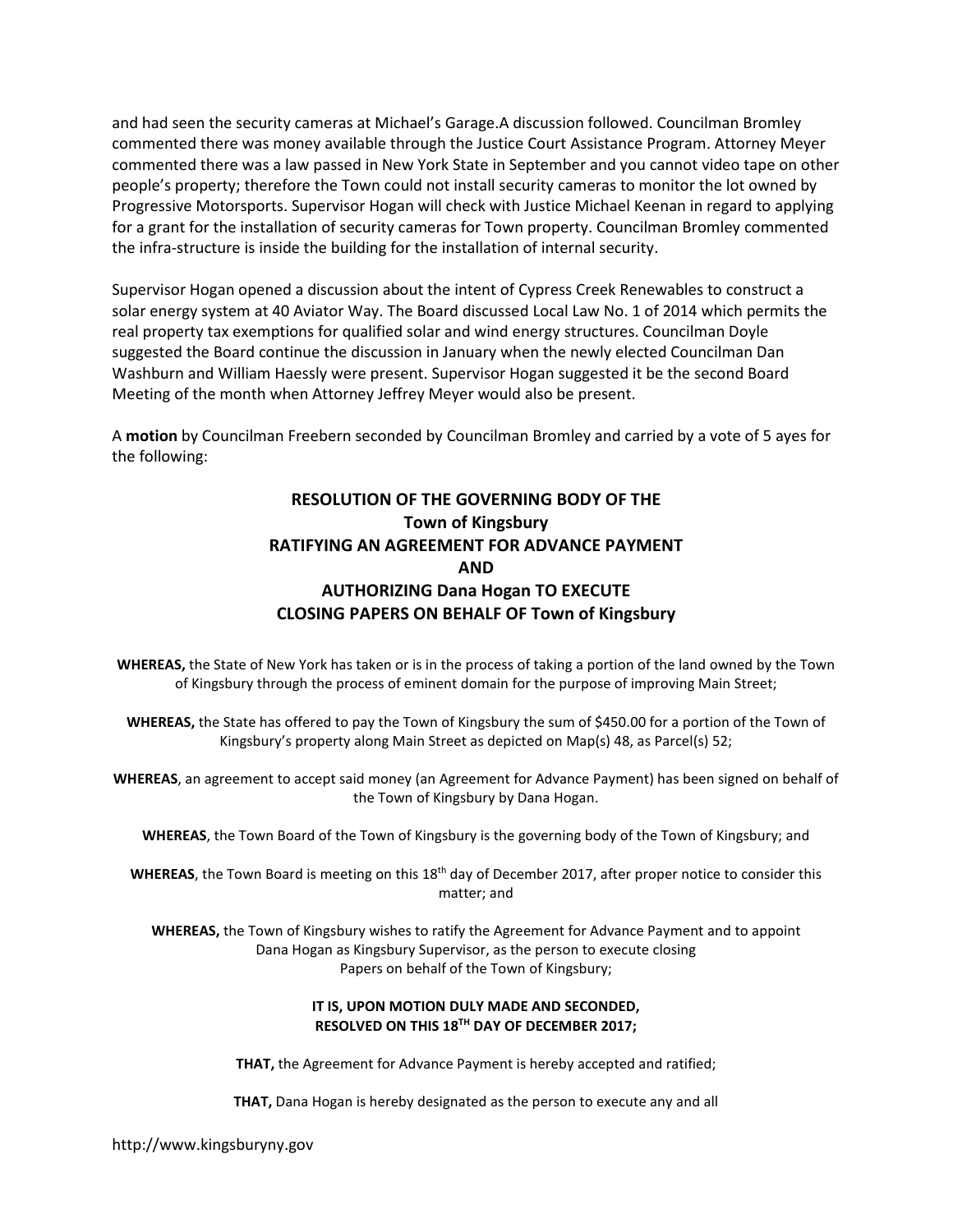closing papers with regard to this transfer to the State of New York.

#### Certification of the Town Clerk of the Town of Kingsbury

The undersigned Town Clerk of the Kingsbury Town Board hereby certifies that the foregoing resolution was made, seconded and approved by a vote of the Kingsbury Town Board at a meeting held at 6 Michigan Street, Hudson Falls on the 18<sup>th</sup> day of 2017.

Signed on this 18<sup>th</sup> day of December 2017.

Cynthia A. Bardin, Town Clerk

By: \_\_\_\_\_\_\_\_\_\_\_\_\_\_\_\_\_\_\_\_\_\_\_\_\_\_\_\_\_\_\_\_

### LEGAL UPDATE:

Attorney Meyer reported Kevin Phelan is compiling his report on the results of the Phase II conducted at East Side located on Route 149. The report will be complete in a couple of months and will be shared with the DEC.

A **motion** by Councilman Freebern seconded by Councilman Doyle and carried by a vote of 5 ayes to adopt a resolution to include parcels in the water district for the former Richard Michon property on Dean Road which has been split into 3 parcels.

Councilman Doyle stated prior to the retirement of Supervisor James Lindsay the Board passed a resolution in regard to Retirement Medical Benefits. The resolution contained a portion offering Councilman Bromley the eligibility for medical insurance upon retirement. A **motion** by Councilman Doyle seconded by Councilman Freebern and carried by a vote of 5 ayes to rescind the eligibility of Medical Insurance benefits to Councilman Paul Bromley upon his retirement which will be effective on December 31, 2017. The resolution to offer Councilman Paul Bromley eligibility for Medical Insurance upon retirement was adopted on December 14, 2015; rescinding the eligibility for medical benefits for Councilman Bromley upon retirement will be the only change made to the resolution. Councilman Bromley does not wish to receive the medical insurance benefit and stated "When you're done, you're done."

### TOWN CLERK REPORT:

Town Clerk reported she is preparing an agenda for the 2018 Organizational Meeting. The Board would like to schedule the meeting for January 2, 2017.

Town Clerk reported she had received a call from a resident on Burgoyne Avenue who had a deceased cat in their front yard. The Town Clerk contacted the Washington County Department of Public Works because the cat was on a county road; they stated they only pick up large deceased animals the size of a deer. The Town Clerk contacted Bill Underwood who operates Adirondack Wildlife Pest Control who offered to pick up and dispose of the deceased cat. Councilman Freebern suggested the Town Clerk send him a card to thank him.

### CODE ENFORCEMENT REPORT:

Supervisor Hogan reported Code Enforcement Officer Ross Cortese is compiling a list of "zombie" homes. At this time 2046 County Route 43 has a burned structure which is vacant and is unsightly. Code Enforcement Ross Cortese agrees it is a public nuisance and the burned structure should be removed. Supervisor Hogan stated we need to send a notice the owner to take remediation efforts to remove the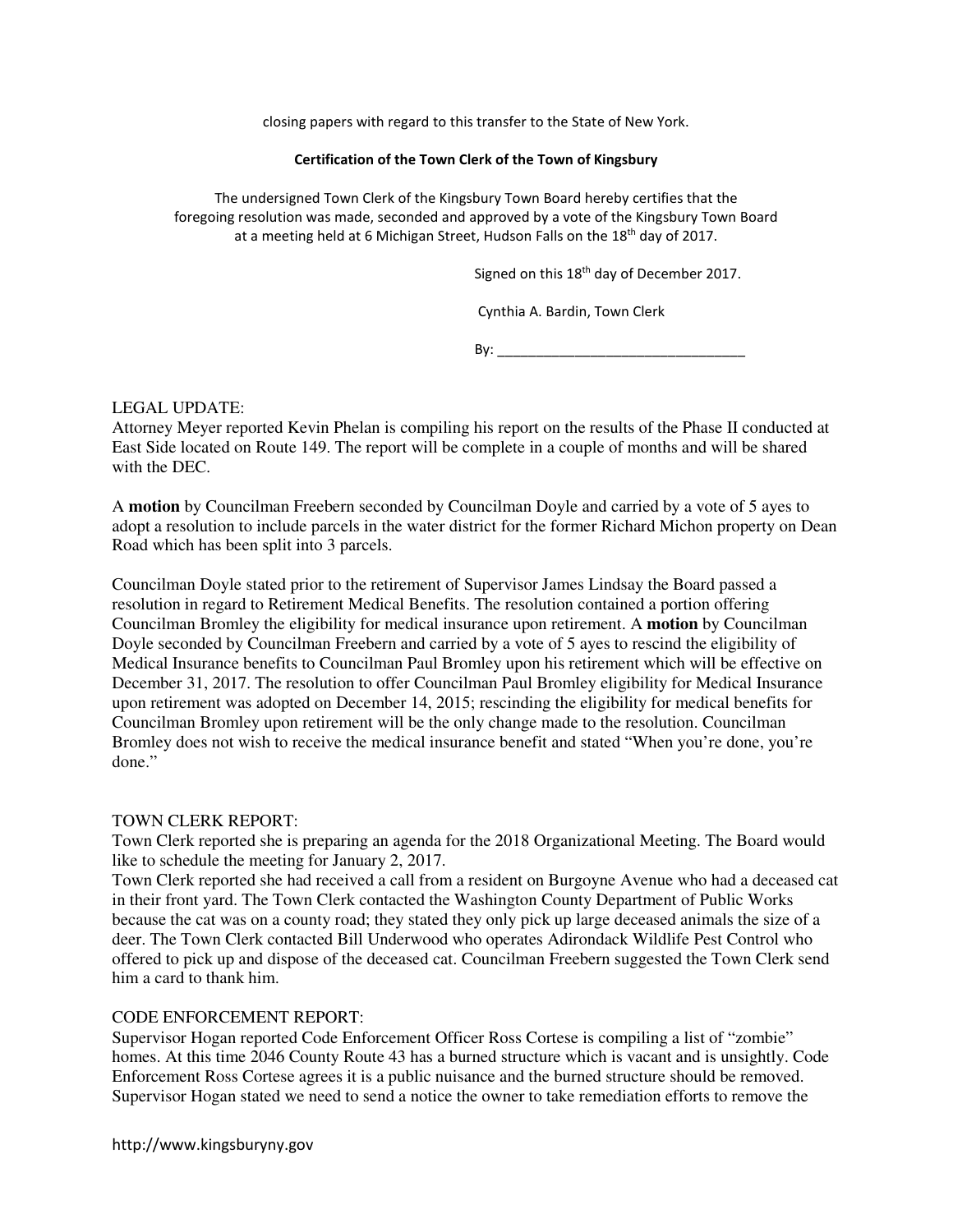home. A **motion** by Councilman Freebern seconded by Councilman Bromley and carried by a vote of 5 ayes giving Code Enforcement Ross Cortese permission to proceed with serving a notice to the owners of 2046 County Route 43. Supervisor Hogan stated there may be other "zombie" homes to be addressed.

Water Superintendent James Chase stated they are encountering many homes that are abandoned; they owe so much money they just walk away. He does not believe he can legally shut off the water to a home if there is a boiler. If he shuts off the water it could explode the boiler. He has one home he could not get into, it flowed over 3 million gallons of water. This is something for the future Board to think about. Attorney Meyer believes the Town has the authority to turn off the water.

### DOG CONTROL REPORT:

Todd Humiston reported he is working with Attorney MaryEllen Stockwell on a memorandum of understanding with the Moreau Emergency Clinic for emergency service on weekends. The Moreau Emergency Clinic does not sign contracts; Attorney Stockwell feels they should sign some type of contract.

### HIGHWAY SUPERINTENDENT REPORT:

Michael Graham reported everything went with the first couple of storms. Michael Graham would like a resolution for no parking on Town roads from 6 p.m. until 6 a.m. In years past the no parking notice was from midnight until 6 a.m. A **motion** by Councilman Freebern seconded by Councilman Collins and carried by a vote of 5 ayes for no parking on Town Roads or within 8 feet from the shoulder of the road from 6 pm to 6 am until March 31, 2018.

Michael Graham thanked retiring Councilman Collins and Councilman Bromley and said it was a pleasure working with them.

Councilman Freebern stated it had been an honor and pleasure working with Councilman Collins and Councilman Bromley.

Councilman Bromley said he had a good time; the Town of Kingsbury is a great place to raise a family and he, as most of the Board, was born and raised here. Anybody that gets to be on the Town Board should try to bring more than themselves to the Town Board and get what you can to the table. He appreciates the opportunity to serve on the Town Board.

Councilman Doyle echoed the sentiments of everyone else; it has been a pleasure serving with Councilman Collins and Councilman Doyle.

#### SUPERVISOR REPORT:

Supervisor Hogan read the following proclamations to the retiring Councilman:

#### PROCLAMATION FROM THE TOWN OF KINGSBURY

#### IN RECOGNITION OF WILLIAM COLLINS

#### FOR HIS DISTINGUISHED SERVICE TO

#### THE TOWN OF KINGSBURY

## Whereas, William Collins has served the Town of Kingsbury since 1998 in his position of Town Councilman; and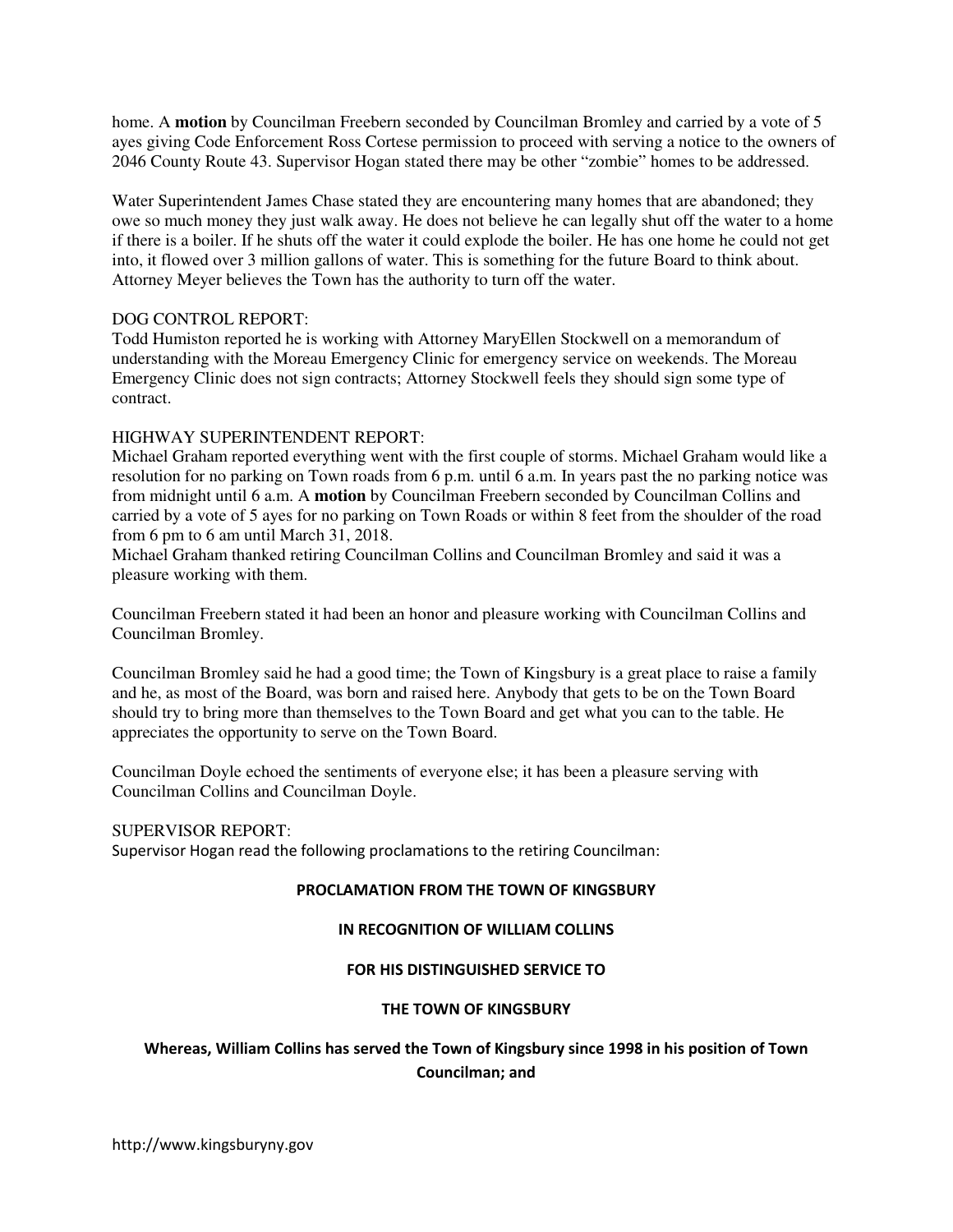Whereas, William Collins will retire from his position as Councilman effective December 31, 2017; and

Whereas William Collins has served this community in numerous capacities including Town Councilman ,a member of the Hudson Falls Rotary Club and a member of the Sandy Hill Days Committee; and

Whereas, the citizens of the Town of Kingsbury have been most fortunate to have had a person of his loyalty and dedication; and

Whereas, we deeply appreciate the contributions William Collins has made to our Town government and to the progress of our community;

Now, therefore it be resolved… we extend our appreciation to William Collins for his twenty years of service as Councilman and our best wishes for happiness in all his future endeavors.

 $\frac{1}{\sqrt{2}}$  ,  $\frac{1}{\sqrt{2}}$  ,  $\frac{1}{\sqrt{2}}$  ,  $\frac{1}{\sqrt{2}}$  ,  $\frac{1}{\sqrt{2}}$  ,  $\frac{1}{\sqrt{2}}$  ,  $\frac{1}{\sqrt{2}}$  ,  $\frac{1}{\sqrt{2}}$  ,  $\frac{1}{\sqrt{2}}$  ,  $\frac{1}{\sqrt{2}}$  ,  $\frac{1}{\sqrt{2}}$  ,  $\frac{1}{\sqrt{2}}$  ,  $\frac{1}{\sqrt{2}}$  ,  $\frac{1}{\sqrt{2}}$  ,  $\frac{1}{\sqrt{2}}$ 

Dana Hogan, Supervisor

### PROCLAMATION FROM THE TOWN OF KINGSBURY

### IN RECOGNITION OF PAUL BROMLEY

### FOR HIS LEADERSHIP AND DISTINGUISHED SERVICE TO

### THE TOWN OF KINGSBURY

Whereas, Paul Bromley has served the Town of Kingsbury since 2006 in his position of Town Councilman; and

Whereas, Paul Bromley will retire from his position as Councilman effective December 31, 2017; and

Whereas, Paul Bromley's untiringly devoted twelve years to our community during a period of time that projects were initiated through his leadership which will continue to have a revitalizing and growing impact on our community far beyond his term of office; and

Whereas, Paul Bromley was unique in his sensitivity for doing what was best for the entire community, and he had courage in expressing his convictions and a special way of dealing with complex issues; and

Whereas, if there was one characteristic that distinguished Paul Bromley's career as a public servant, it was his enormous capacity for hard work as project manager in the construction of the Town

Highway Garage and the Renovation and Construction of the Town Hall; and

Now, therefore..express our deep appreciation and thanks to Paul Bromley for his services rendered to the citizens of our community while serving as a member of the Kingsbury Town Board.

 $\overline{\phantom{a}}$  , where  $\overline{\phantom{a}}$  , where  $\overline{\phantom{a}}$  , where  $\overline{\phantom{a}}$  , where  $\overline{\phantom{a}}$  , where  $\overline{\phantom{a}}$